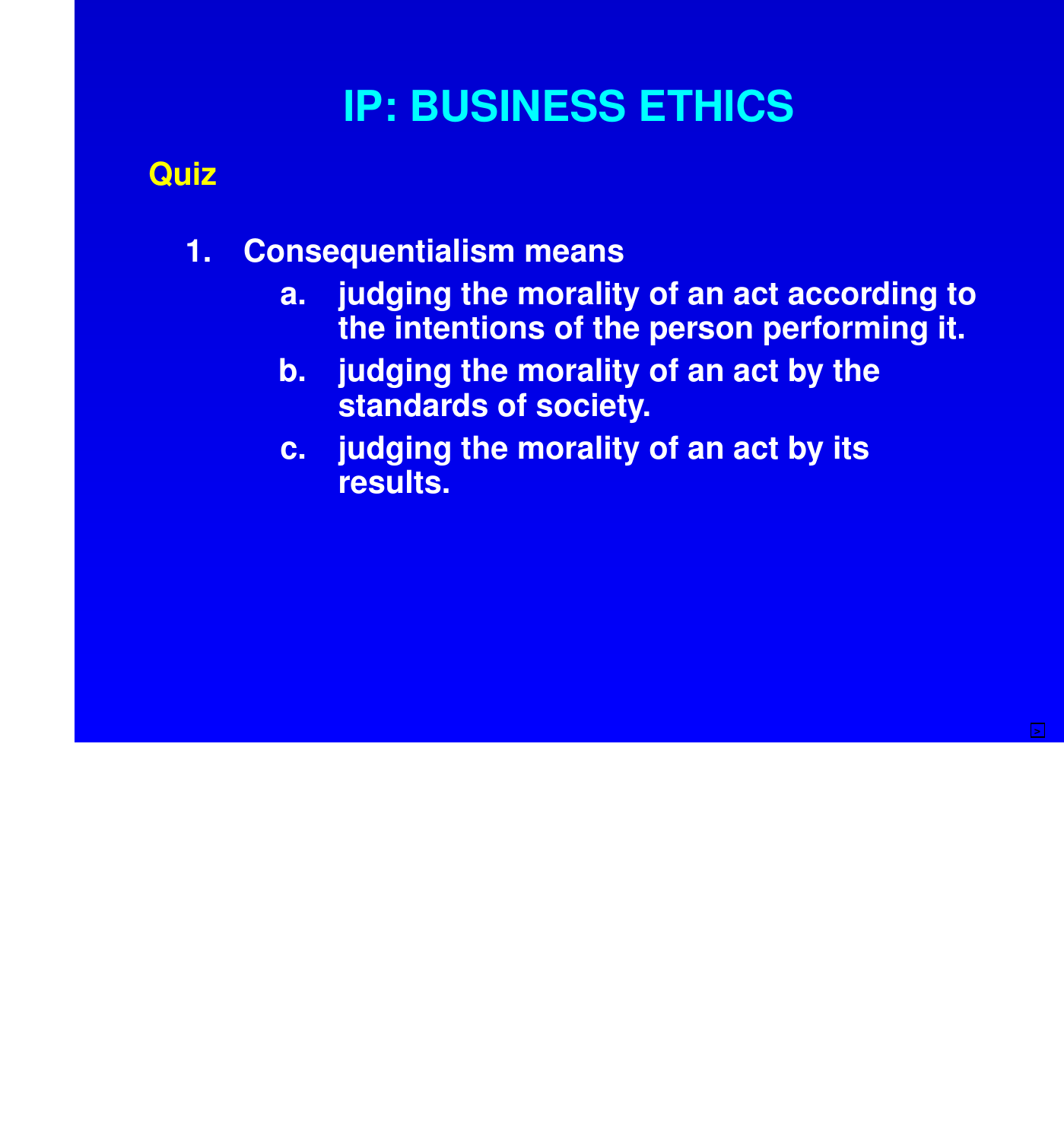- **2. Deontology means**
	- **a. a moral theory which judg es acts by their results**
	- **b.** a moral theory which judges acts by their **social acceptability**
	- **c.** a moral theory which judges acts **according to their intrinsic rightness or wrongness.**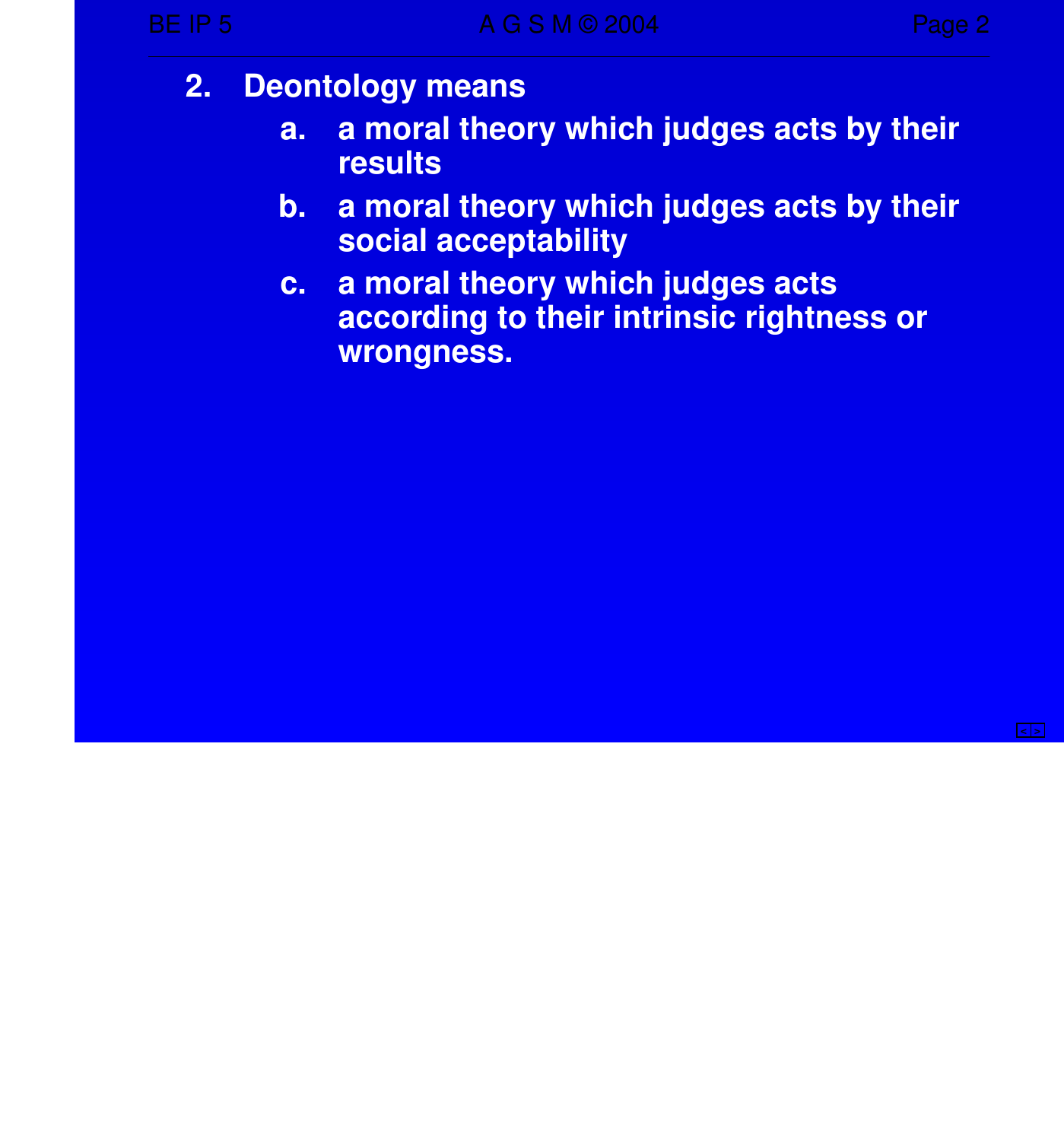- **3. Relativism means**
	- **a.** a theory which judges right and wrong **according to social norms**
	- **b.** a theory which judges right and wrong **according to universal standards**
	- **c.** a **theory** which judges right and wrong **according to the commands of God.**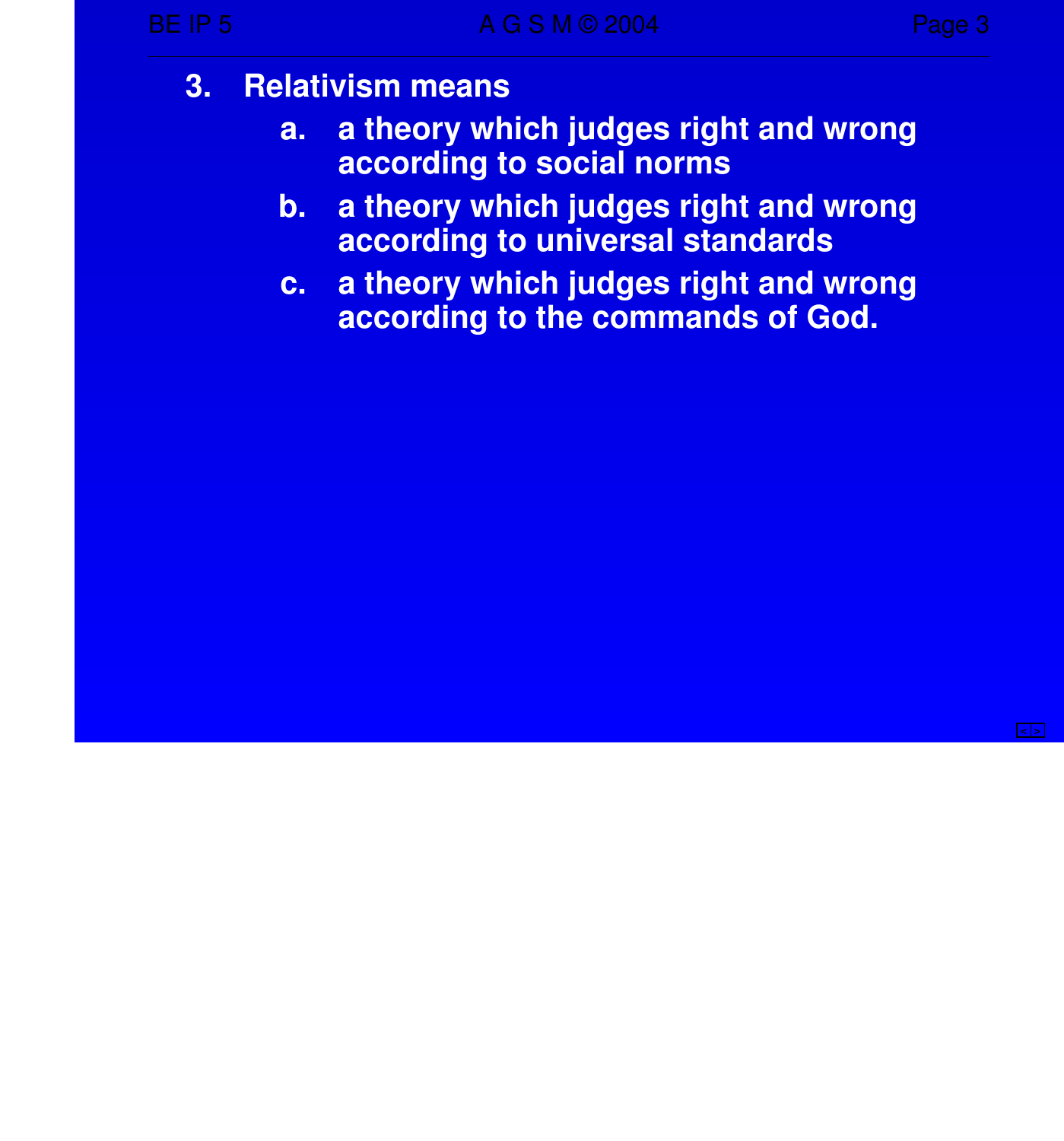- **4. Universalisation in ethics is**
	- **a. a way of testing the rightness of an action**
	- **b. a principle of religious ethics**
	- **c. a principle of utility.**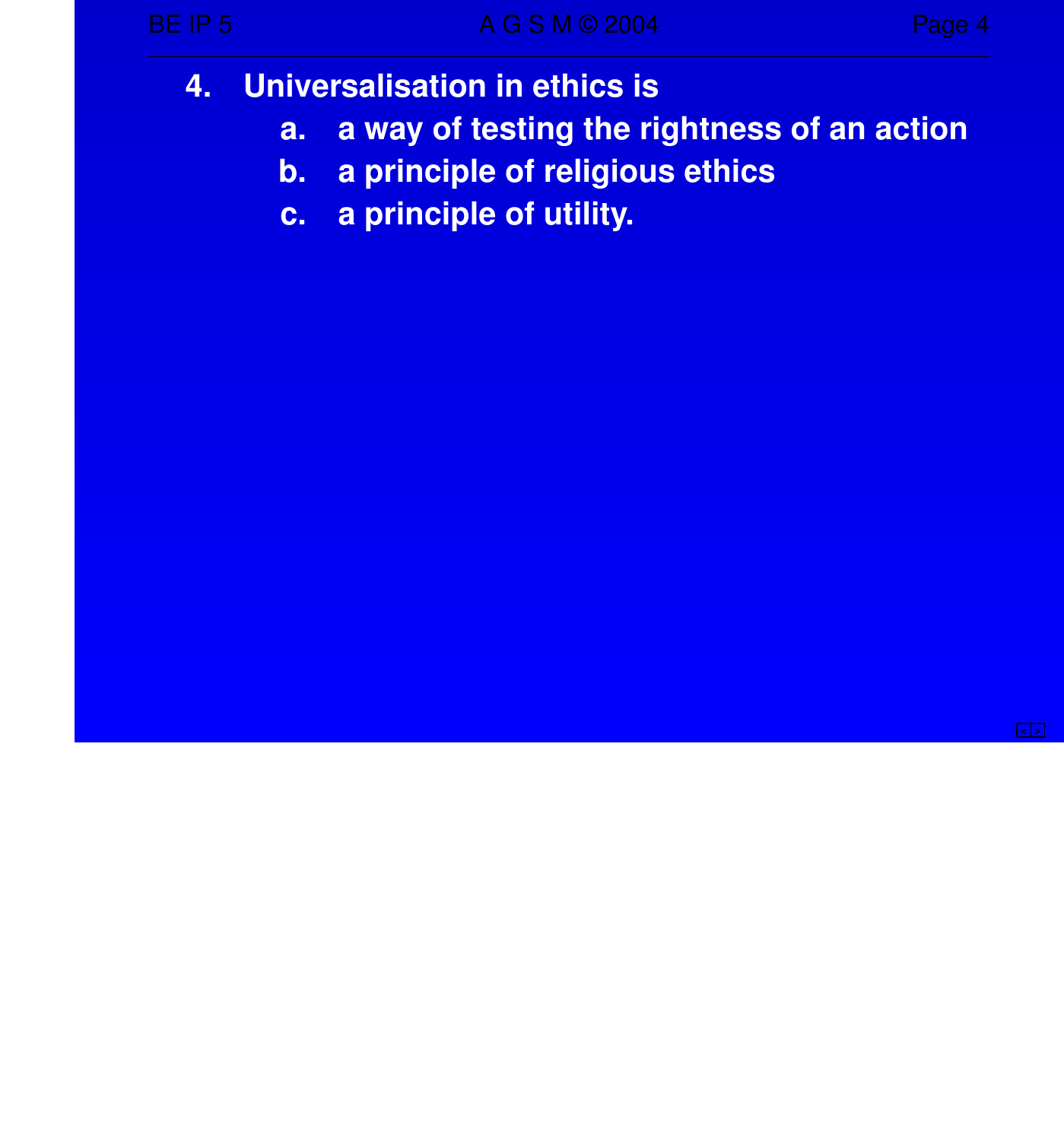## **5. Virtue ethics is**

- **a. an alternative to utilitarianism and deontology**
- **b. concerned with the kinds of acts a virtuous person would do**
- **c.** a theory about the rules of morality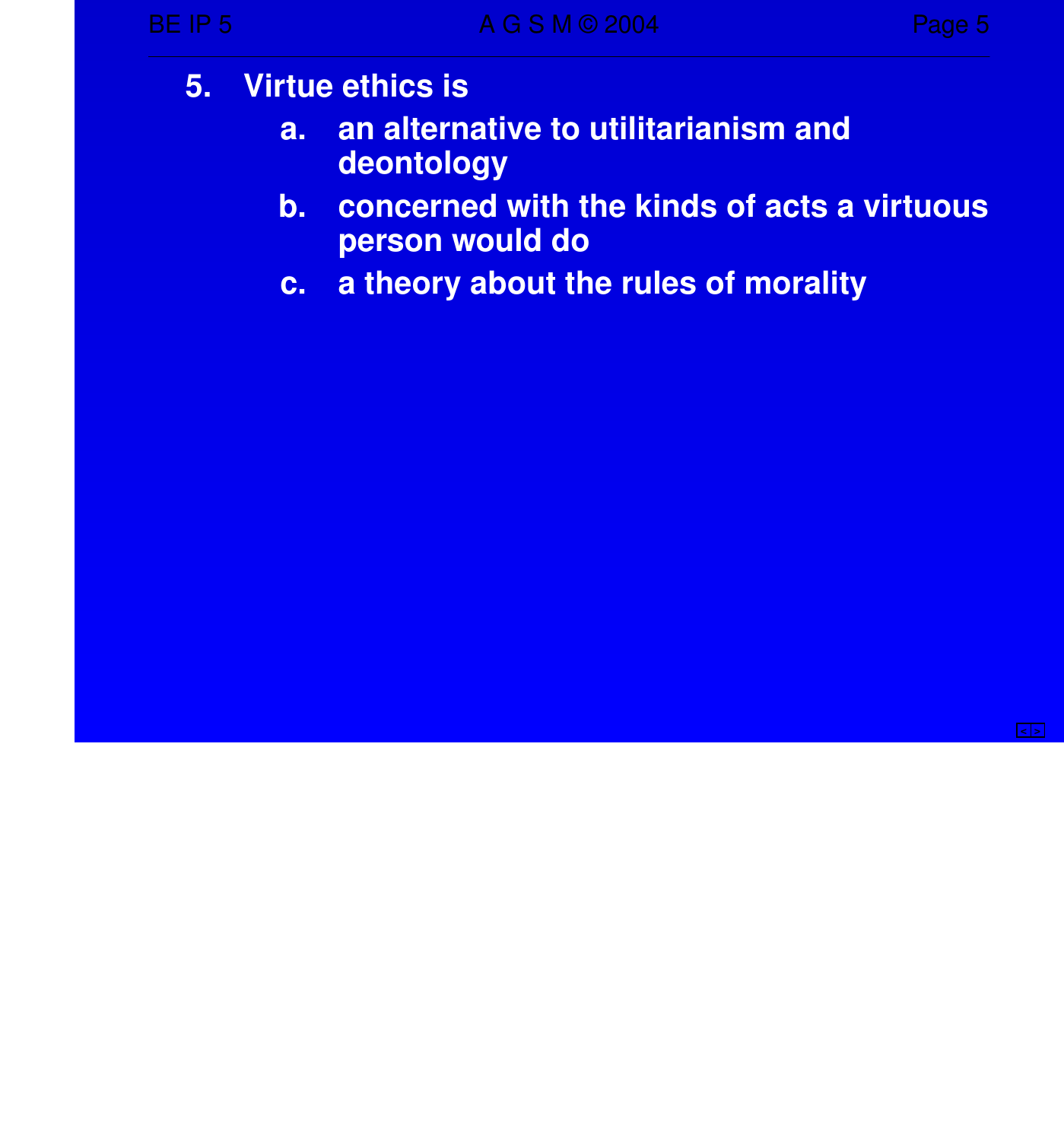- **6. Reflective equilibrium means**
	- **a. having a balanced view of life**
	- **b. placing other people's interests before your own**
	- **c. bringing par ticular judg ements into harmony and consistency with principles.**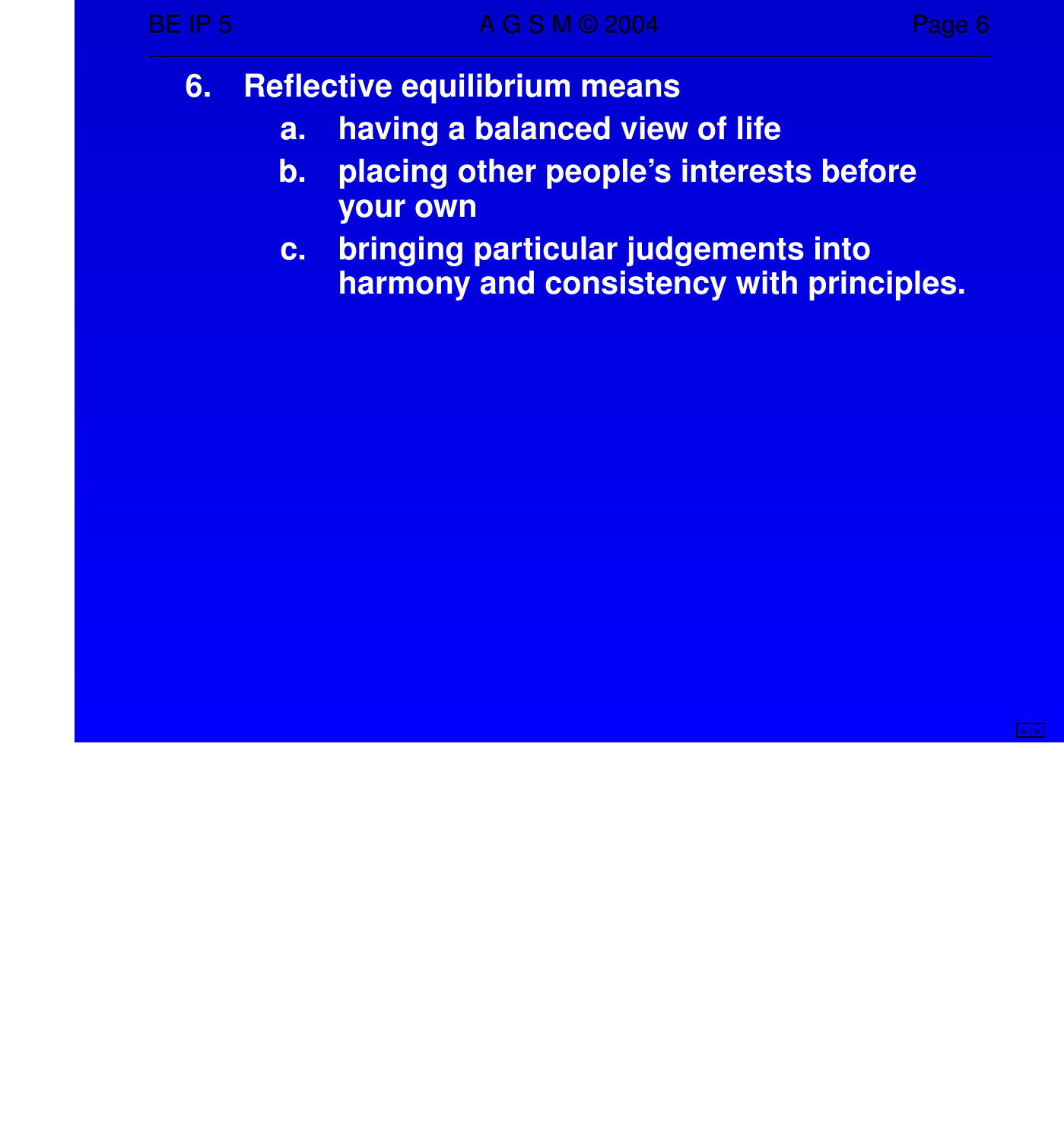- **7. The ethical principle of utility means**
	- **a. to maximise benefits and minimise costs**
	- **b.** to try one's best in life
	- **c. to ignore the consequences of one's acts.**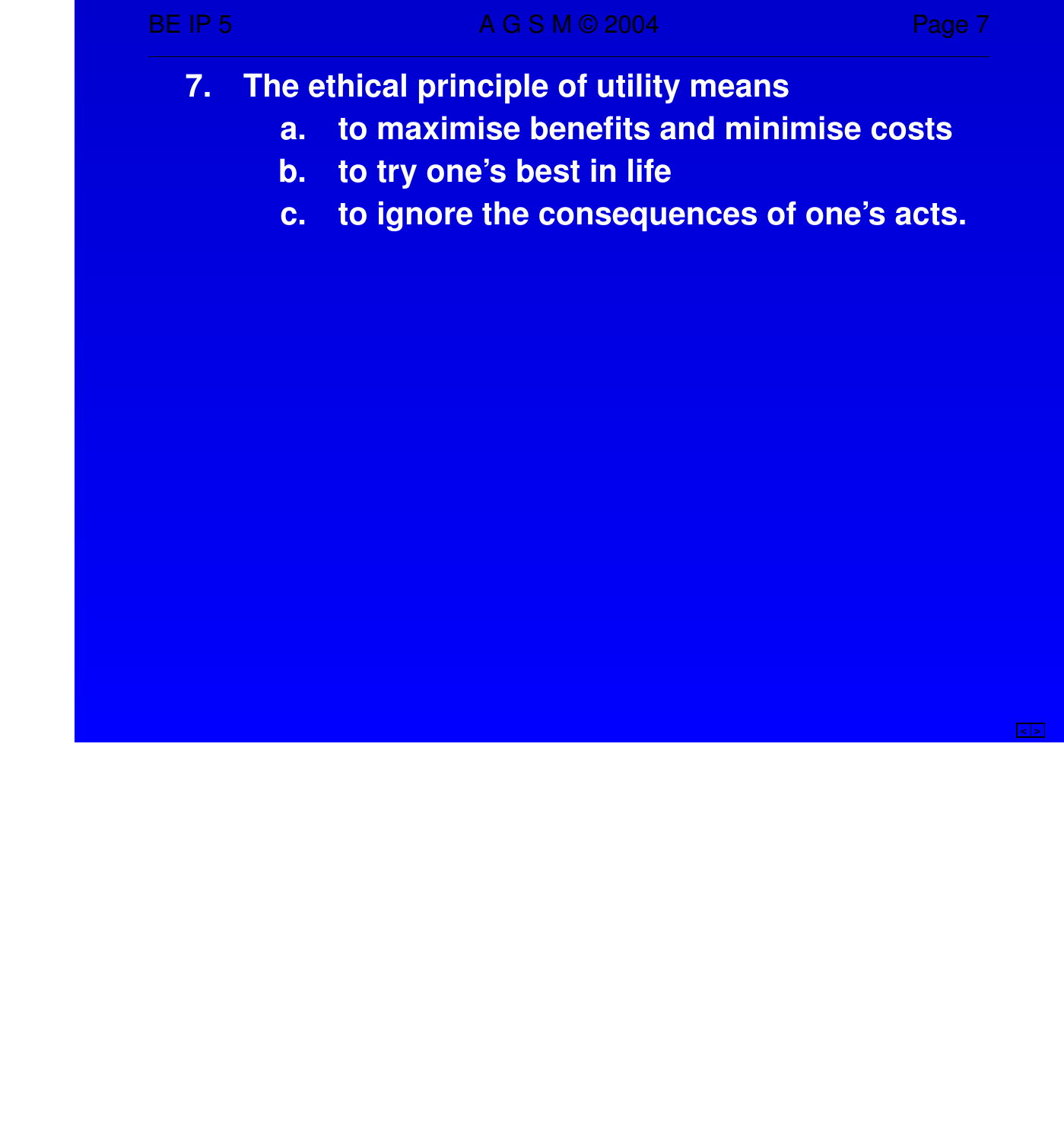- **8. Ethical reasoning**
	- **a. is based on self-interest**
	- **b. is based upon reasons**
	- **c. is a personal preference like a taste in food.**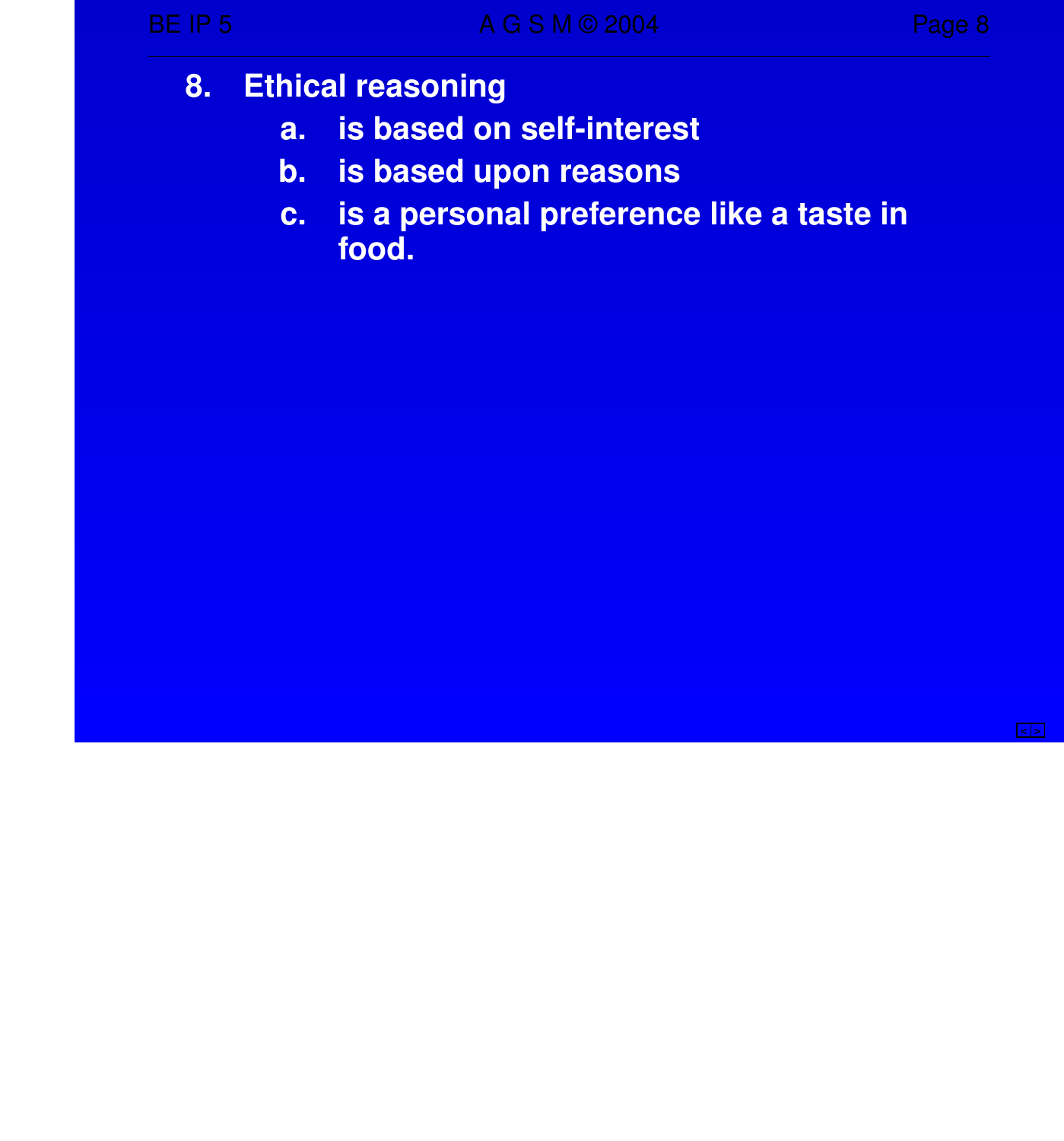- **9. Frankena's hierarchy of duties is**
	- **a.** a theory of business responsibilities
	- **b. do no evil, prevent evil, remove evil and do good**
	- **c. place others first and yourself last.**